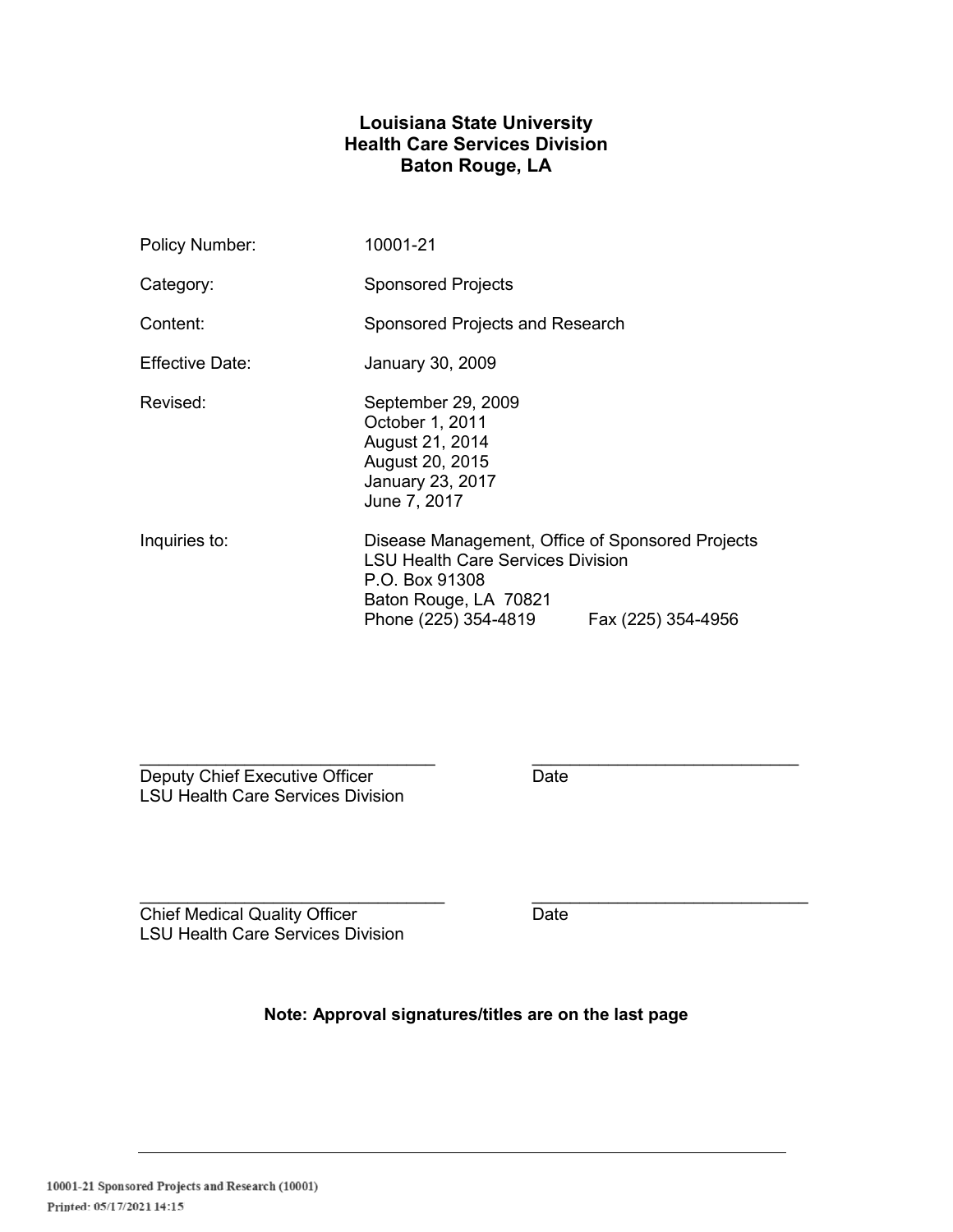## **I. Purpose and Scope:**

The purpose of this policy is to establish uniform minimum requirements and conditions in which a Louisiana State University Heath Care Services Division (HCSD) hospital is authorized to participate in any sponsored project or to conduct research as a clinical research performance site. It establishes policies for professional and technical services provided as part of HCSD based clinical research at all sites of practice regardless of source of funding,

This policy applies to HCSD Headquarters and all HCSD hospitals, employees and medical staff/faculty regardless of medical school affiliation (LSU, Tulane and Ochsner faculty, etc.) who conduct research, quality improvement projects in HSCD hospitals.

#### **II. Policy Statement:**

A. It is the policy of HCSD that any program whose employees receive any part of their salary through HCSD, or whose activities use any HCSD resources or facilities (staff time, file space, clinic use, supplies, equipment, computer use, etc.) shall submit all proposals for externally supported projects to the HCSD Chief Medical Quality Officer and Chief Operations Officer (HCSD approver), and shall receive approval from the Hospital CEO prior to any such activity conducted.

Such activity, hereafter collectively referred to as "Sponsored Projects," include, but are not limited to:

- 1. Grants
- 2. Sub-grants
- 3. Clinical trials
- 4. Clinical research
- 5. Health services research
- 6. Data collection for non-HCSD entities or persons
- 7. Other project activities other than "fee for service" activities authorized by:
	- a. interagency transfers
	- b. agreements
	- c. contracts
	- d. memorandums of understanding
	- e. sponsored endeavors
	- f. cooperative endeavors

Hospital CEO approval and HCSD coordination of all sponsored projects is necessary to ensure that:

- 1. All research conducted at an HCSD facility is legally, ethically and financially sound.
- 2. Billing for costs incurred in the conduct of clinical studies using HCSD resources occur only as appropriate and in compliance with relevant laws, regulations, LSU CM 35 and CM 21.
- 3. All charges and requests for payments are unduplicated and allowable under related laws, regulations and policies.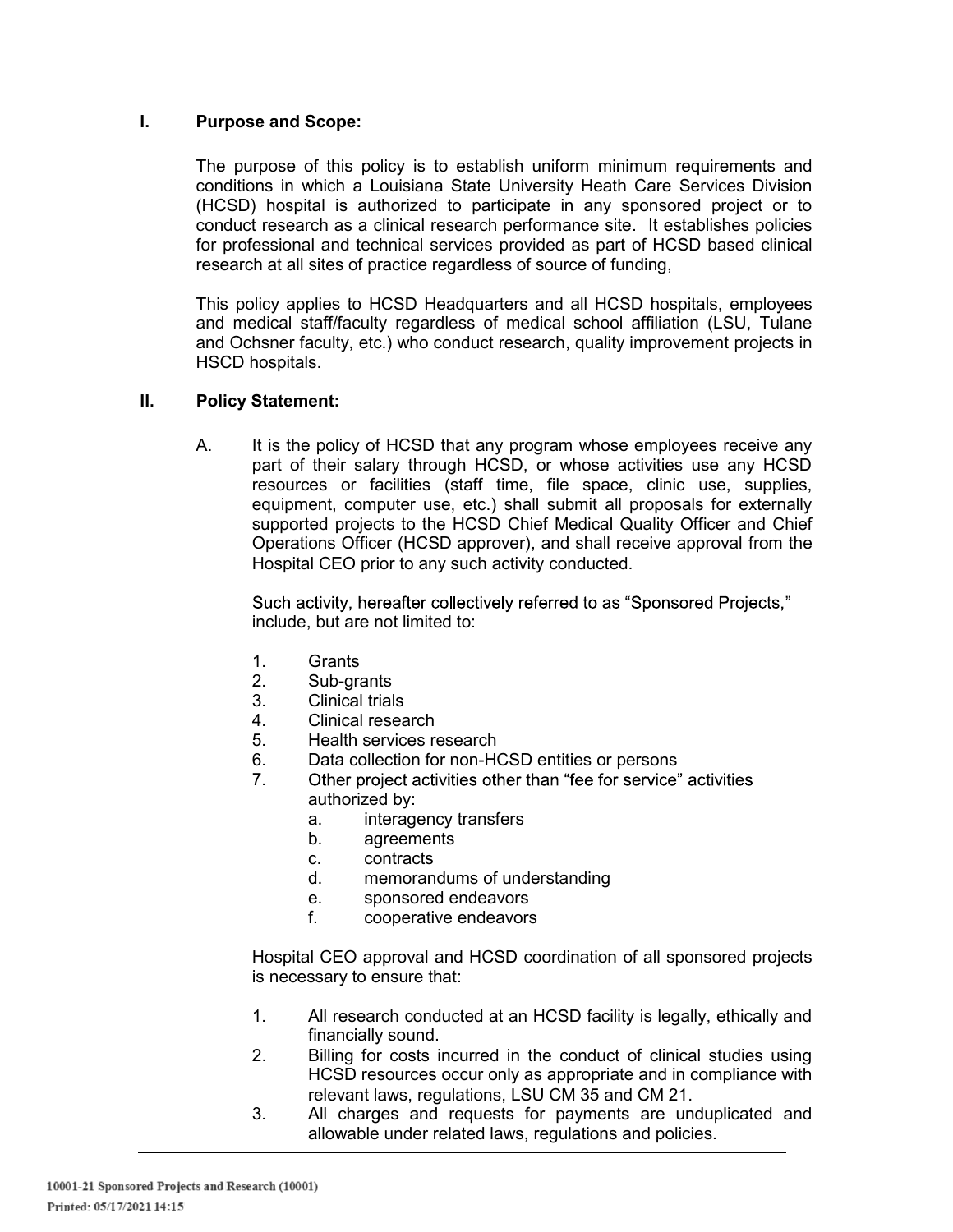- 4. All projects comply with applicable law, regulations and policies of the State of Louisiana and federal government.
- 5. All provide the necessary information, documentation, etc., for accurate reporting.
- B. Prior to engaging in any research, HCSD hospitals must ensure, by using an interdisciplinary approach, the following conditions are met:
	- 1. The research is consistent to the mission of the hospital and will benefit the patients of the hospital.
	- 2. All project activities and documentation are thoroughly reviewed particularly the Research Protocol, Clinical Trial/Clinical Research Agreement, and the Informed Consent (if applicable).
	- 3. The project has Institutional Review Board (IRB) approval and is reviewed annually for approval from LSUHSC-NO pursuant to CM 35 and CM21and if conducted by a HCSD employee.
	- 4. Charges for "routine care" as defined by Medicare are outlined in the treatment protocol and consent form.
	- 5. Costs associated with the protocol are analyzed to determine what is paid/reimbursed by the sponsor.
	- 6. A cost analysis outlining which costs will be reimbursed by the trial sponsor or third party provider (including free care if applicable) is completed. The cost analysis must include all HCSD resources (staff, space, equipment, supplies, indirect costs, etc.) that will be used to support the trial.
	- 7. Negotiation with the sponsor is conducted to cover project costs.
	- 8. A determination of whether the project or clinical trial/clinical research is worthy of participation based on several factors such as mission, revenue/cost ratio, benefits to patients served by the organization and ability to recruit patients is made by the HCSD approver.
	- 9. Review processes to evaluate project compliance, with particular emphasis on billing practices, is in place.
	- 10. Procedures for appropriate billing are in place.
	- 11. All study staff/recruiters have documentation of HIPAA/CITI training specific to research.
	- 12. All hospital departments that will be affected by the sponsored project/clinical trial, including clinics, are informed of the proposed study.

## **III. Procedure**

The HCSD hospital that participates in any sponsored project/clinical trial shall develop and implement procedures in which the clinical, compliance issues and processes related to such activities are addressed. These procedures shall include:

A. The HCSD Chief Medical Quality Officer and Chief Operations Officer (HCSD approver) receives all of the necessary information from the Principal Investigator (PI) to establish compliant processes prior to the commencement of studies involving HCSD data and/or patients. This formal performance site approval process shall include: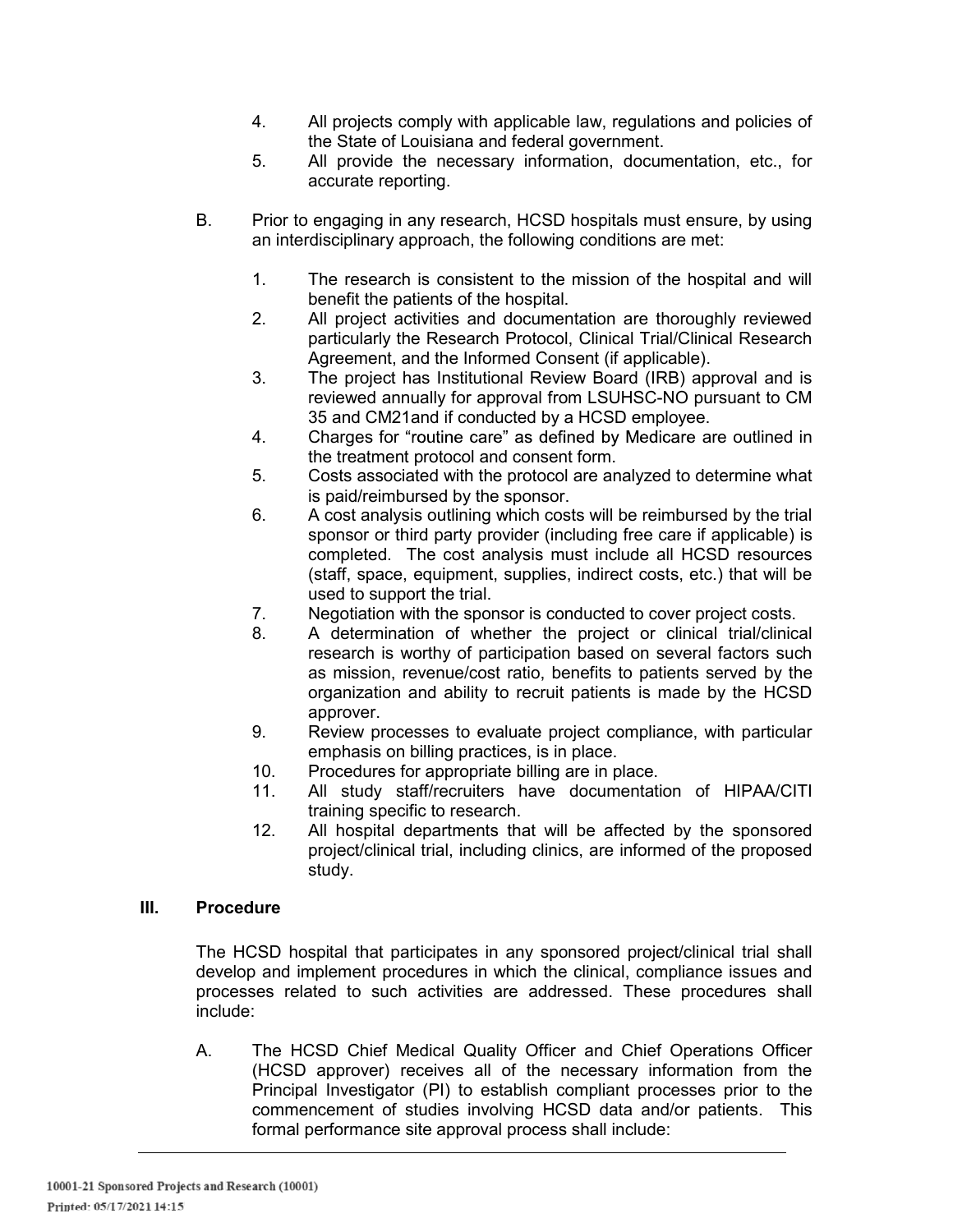- 1. Submission by the PI of all research documents to the HCSD approver (with or without IRB approval). These documents will be reviewed by the HCSD approver to comply with all local, state and federal regulations.
- 2. Review of the research protocol, clinical trial/clinical research agreement (if applicable) and informed consent for consistency. These documents must not conflict. Inconsistencies can lead to inappropriate billing.
- 3. Review and identification of Institutional Review Board (IRB) requirements as outlined in the current established IRB and FWA policies.
- 4. Verification of a HCSD Billing Plan.
- 5. Review of the research study to determine if the facility should agree to be a performance site based on the hospital's mission. the cost factors involved and benefit to the patient population.
- 6. Once approved by the HCSD approver, a letter of site approval will be sent to the PI that will state the conditions of approval. This approval letter must be presented to all parties involved, particular clinics; prior to subject recruitment; prior to submission to biostatisticians when requesting patient data, medical records, reviewing charts as part of a protocol and prior to submission to information technology statisticians when requesting access to databases.
- 7. Determine and ensure a mechanism in which the ownership of research data remains the property of HCSD.

## B. **Federally Funded Research Projects**

All federally funded research projects shall be processed through LSUHSC and shall be coordinated through the HCSD approver.

## C. **Resources**

The HCSD approver is a resource for researchers and staff to whom this policy applies. The approver also acts as a liaison between investigators and other offices on grant or contract-related matters included but not limited to maintaining a database of studies that are being conducted within HCSD facilities, maintaining paper and/or electronic files for each study, managing data use agreements, reviewing manuscripts prior to submission and so forth.

## D. **Records Management Requirements**

Under the HIPAA Privacy rule, compliance is considered a healthcare operation function. Therefore, compliance officers at HCSD and each site of practice will have access to the following records for auditing purposes:

The PI or designee shall maintain records related to research studies and make such records available upon request from the HCSD compliance, legal counsel, and/or practice site compliance officer: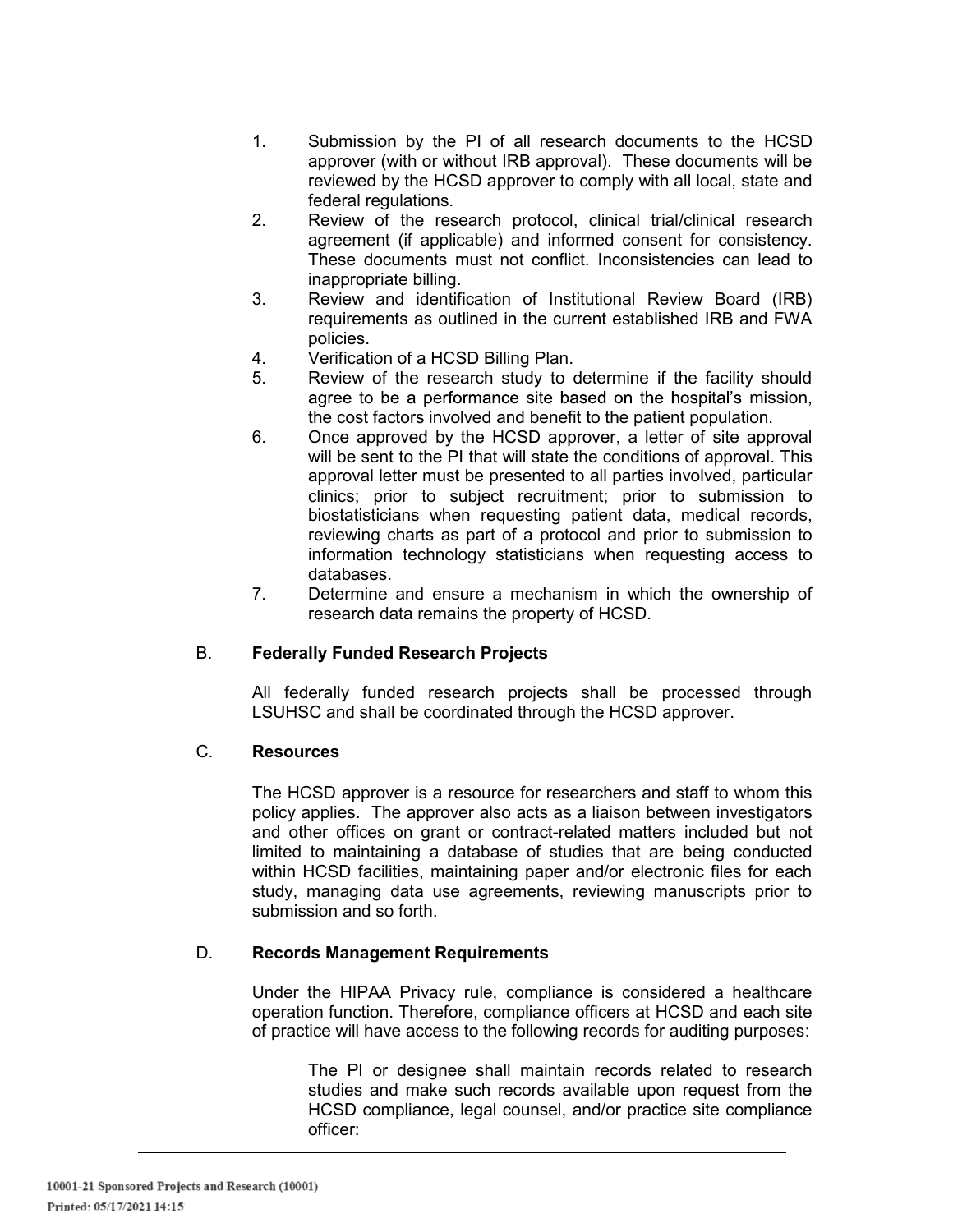All documents associated with clinical trials, including medical records, must adhere to the LSU-HCSD Record Retention Policy # 0516-15.

## E. **Documentation in the Medical Record.**

The principal investigator will ensure the medical record includes: trial name, sponsor, and sponsor assigned protocol number, by placing a copy of the informed consent document in the medical record, unless a waiver of consent of documentation was granted by the IRB.

#### F. **Audit & Compliance Requirements**

- 1. All records related to Sponsored Projects and/or Research must be made available to any authorized State, Federal or LSU HCSD auditor.
- 2. The Compliance Office at each and/or the respective site will perform periodic random compliance audits of clinical research involving patient care costs to ensure compliance with this policy and the applicable billing rules.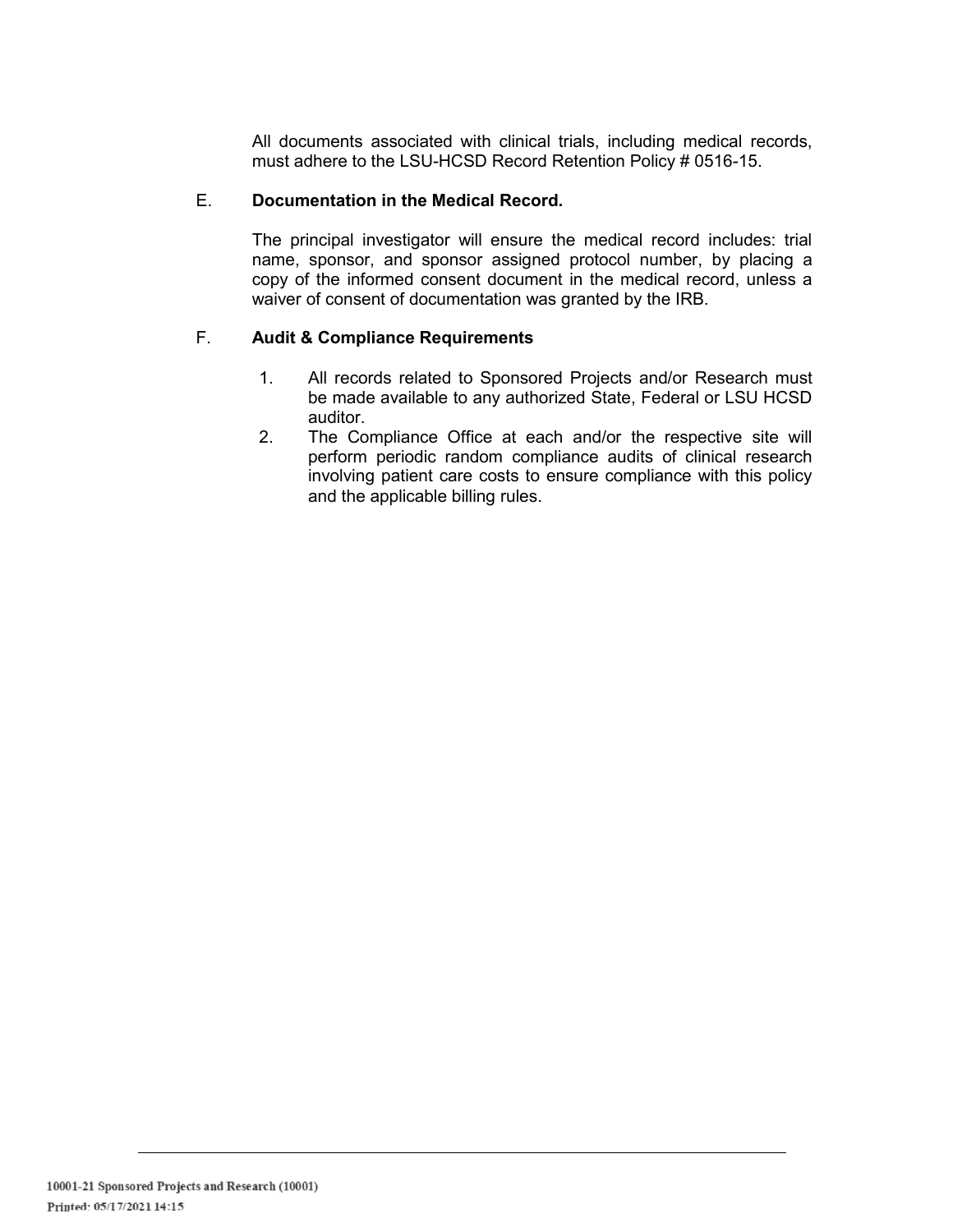## **Definitions:**

- A. Shonsored Project: Services/programs/activities underwritten by an external organization (governmental or nongovernmental). Awards can be "financial" or "non-financial," research or non-research, and are intended to fulfill a general purpose identified by the sponsoring agency.
- B. Types of Sponsored Projects:
	- Grant: award for assistance to provide services, supplies, or equipment, to conduct research or for education purposes.
	- Sub-recipient Agreement: agreement with a primary grantee.
	- Interagency Transfer Agreement (IAT): agreement between two or more state agencies for the purposes of transferring funds, property or services
	- Intra-Agency Agreement: agreement within different entities in the same state agency.
	- Memorandum of Understanding (MOU): a simple agreement of cooperation between two organizations defining the roles and responsibilities of each organization in relation to the other
	- Contract: a written legal agreement, enforceable by laws and signed by two or more parties for the fulfillment of expressed obligations, including services to be provided, time periods, terms of payment, and other terms and conditions as are appropriate and which are mutually agreed upon.
	- Clinical Research: a clinical trial, study or other research sponsored by a private sponsor, nonprofit foundation, governmental agency, or other funding source, which is designed to test the safety, and/or therapeutic, diagnostic, or preventive interventions that may eventually be used in humans.
	- Gift: a donation of tangible or intangible property in which there is no expectation of a benefit to the donor.
	- Other: Any use of HCSD resources; staff, space, supplies, by any non-HCSD entity

Example:

- o Surveys
- Data collection or reporting
- Dedication of "in-kind" HCSD resources toward any project  $\circ$ sponsored by a non-HCSD entity
- HR services to hire staff and accounting services
- Use of computer equipment
- Use of state employee toward grant activities
- C. Principal Investigator (PI)--in research, the person who directs a research project or program. The principal investigator (the PI) usually writes and submits the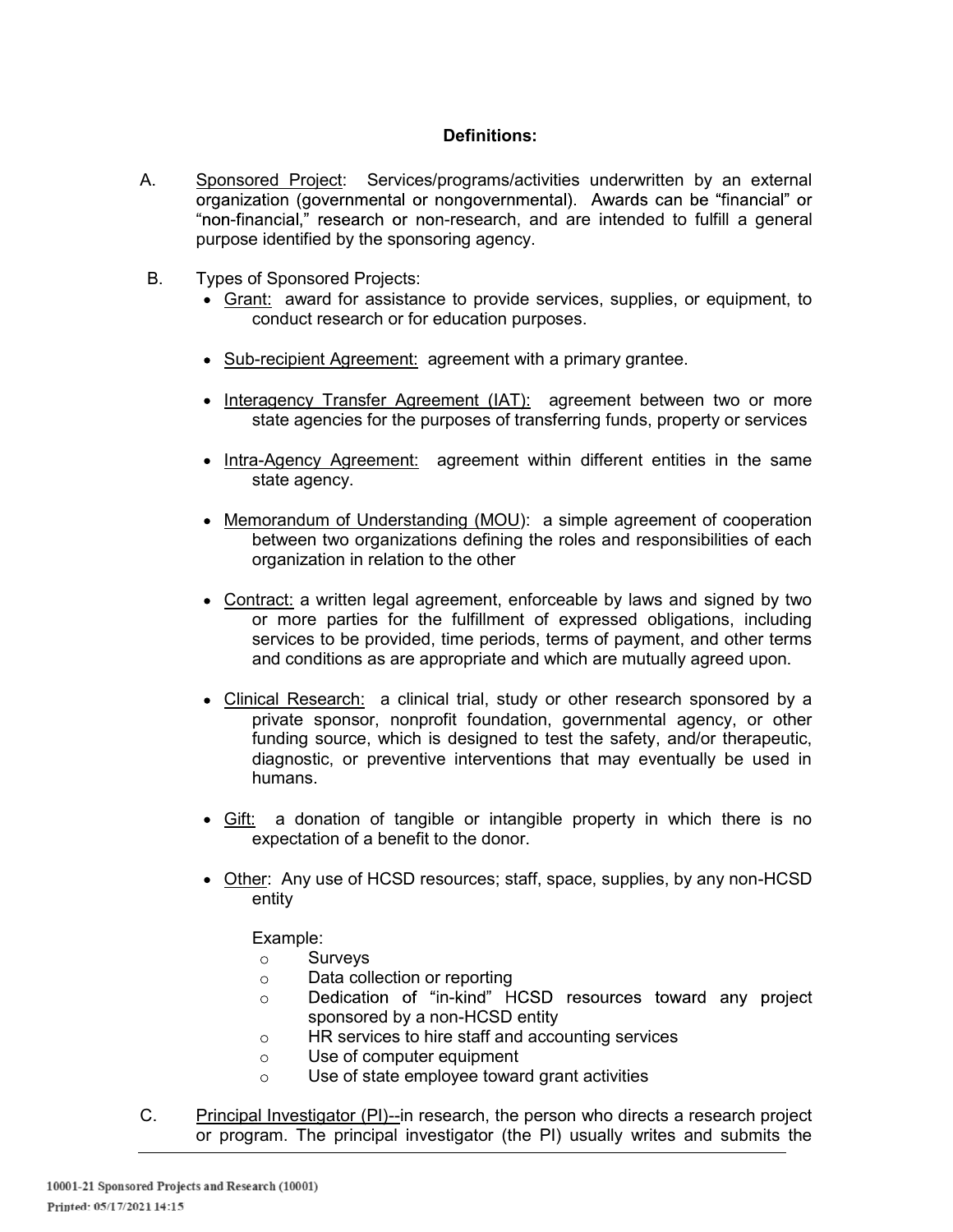grant application, oversees the scientific and technical aspects of the grant, and has responsibility for the management of the research.

- D. Bill -A bill is the actual claim presented to one or more sponsors for reimbursement. It may contain all the charges associated with the rendered services, or only some of them.
- E. Charge-Each service or item in the hospital charge description master lists a price. Charges are those prices associated with the services rendered.
- F. Clinical Research (as defined for this policy): A study designed to assess the safety and/or efficacy of drugs, devices, diagnostics, treatments, or preventative measures in humans.
- G. Federal Health Care Programs: Any plan or program that provides health benefits whether directly, through insurance or otherwise, which is funded directly, in whole or in part, by the United States Government or a State health benefit program (with the exception of the Federal Employees Health Benefits Program) (section 112B(f) of the Act). The most significant Federal health care programs are Medicare, Medicaid, Tricare, and the Veterans programs.

#### **References:**

CMS National Coverage Decision for Routine Costs in Clinical Trials, 2000